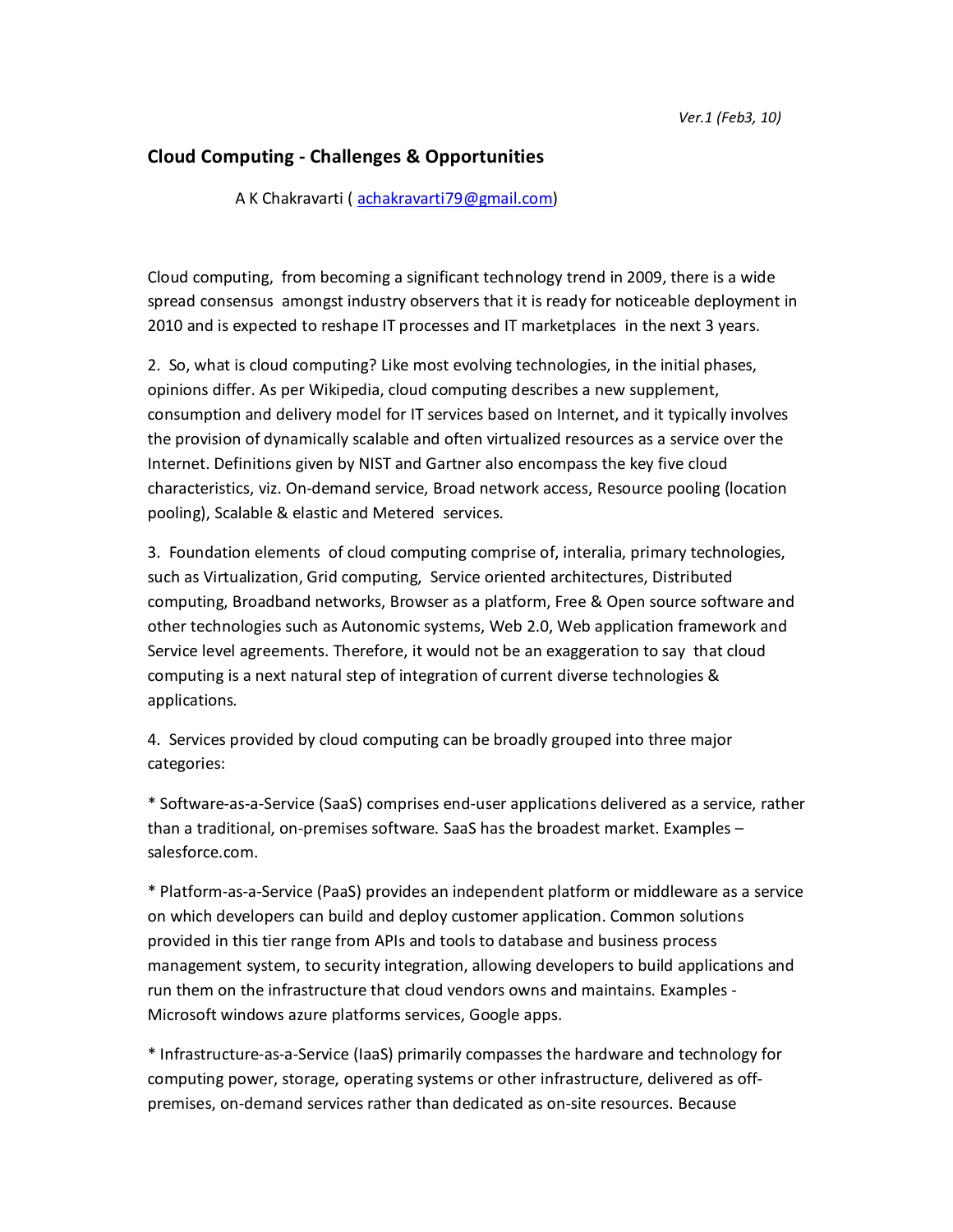customers can pay for exactly the amount of service they use, like for electricity or water, this service is also called utility computing. Examples – Amazon elastic compute cloud (Amazon EC 2) or Amazon simple storage service (Amazon S 3), Eucalyptus open-source cloud computing system.

- 5. Generally, there are four cloud deployment models;
- \* Private (cloud enterprise owned or leased)
- \* Community cloud (shared infrastructure for specific community)
- \* Public cloud (sold to public/any user, large scale infrastructure)
- \* Hybrid cloud (composition of two or more models)
- 6. Possible effects of cloud computing include amongst others:
- \* Small enterprises use public SaaS and public clouds and minimise growth of data centres
- \* Large enterprise data centres may evolve to act as private clouds

\*Large enterprises may also use hybrid cloud infrastructure software to leverage both internal and public clouds

\*Public cloud may adopt standards in order to run workloads from competing hybrid cloud infrastructure

## **Global Initiatives to Tackle Challenges Ahead**:

7. Possible benefits arising out of adopting/migrating to cloud computing models have been recently well documented in literature and therefore these are not reproduced here. However, for cloud computing to realise its full potential and become mainstream member of IT portfolio & choices, a lot of challenges are required to be tackled related to privacy & security and associated regulations compliance, vendor lock-in & standards, interoperability, latency, performance & reliability concerns.

8. In fact, if flurries of cloud computing initiatives globally in 2009 are any indication, 2010 and the next couple of years are likely to see solutions to most of the concerns/risks. Some illustrative examples are as follows:

8.1 National Institute of Standard and Technology (NIST), USA has initiated activities to promote standards for cloud computing.

8.2 To address the challenges of cloud computing interoperability, several standards groups and industry consortia are developing specifications and best practices to enable cloud interoperability. Notable amongst them being, Open Cloud Consortium(OCC) of Distributed Management Task Force(DMTF) for cloud interoperability standards, Cloud Security Alliance